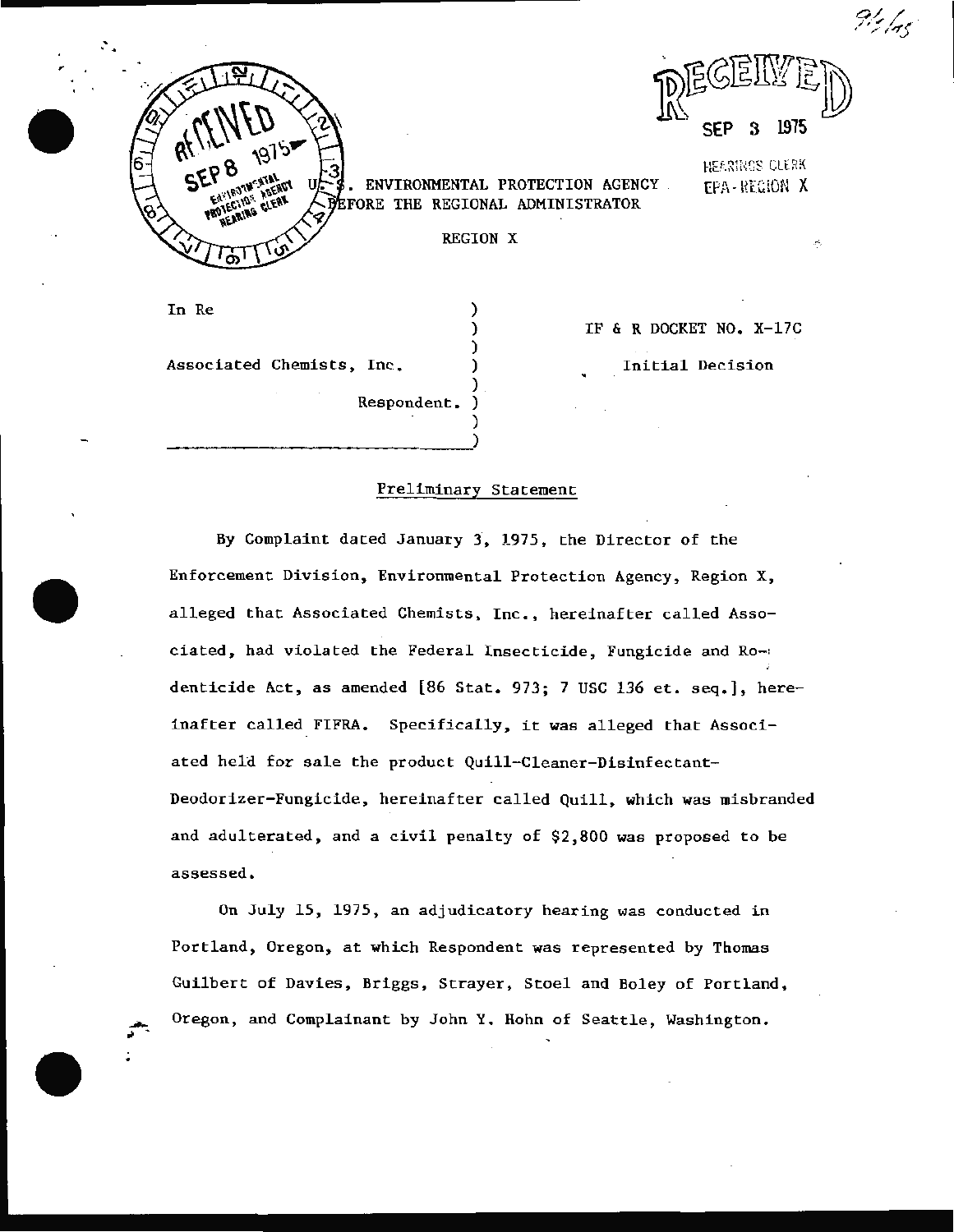### ·Findings '6f Fact

 $-2-$ 

.<br>. . . ..

- 1. Pursuant to a prior written communication, Kendall N. Covert, Consumer Safety Officer in EPA, Region X, visited the establishment of Associated, Portland, Oregon, on March. 26, 1974, for the purpose of conducting an establishment inspection and sample collection pursuant to Section 9(a) of FIFRA  $[7 \text{ USC } 136g(a)]$ .
	- 2. Mr. Covert conferred with Mr. Nass, Vice President and Manager of Associated, about the firm's registered pesticide products to determine if there was any present desire on the part of Associated to change the registered status of any of these products (TR. 15, line 15). During this conversation Mr. Nass made no indication. of intent to change the active registered status of the product Quill (TR. 15, line 25).
	- 3. At Mr. Covert's request, Mr. Nass took Mr. Covert into the warehouse area of the facility so that Mr. Covert could draw physical samples and inspect all products packaged, labeled and readied for shipment. Before entering the warehouse area Mr. Covert handed a Notice of Inspection form to Mr. Nass at the same time repeating that the reason for the inspection (as written on the Form) was to obtain  $"...$  samples of any pesticides or devices, packaged, labeled, and released for shipment, and samples of any containers or labeling for such pesticides or devices." (Exhibit No. 1)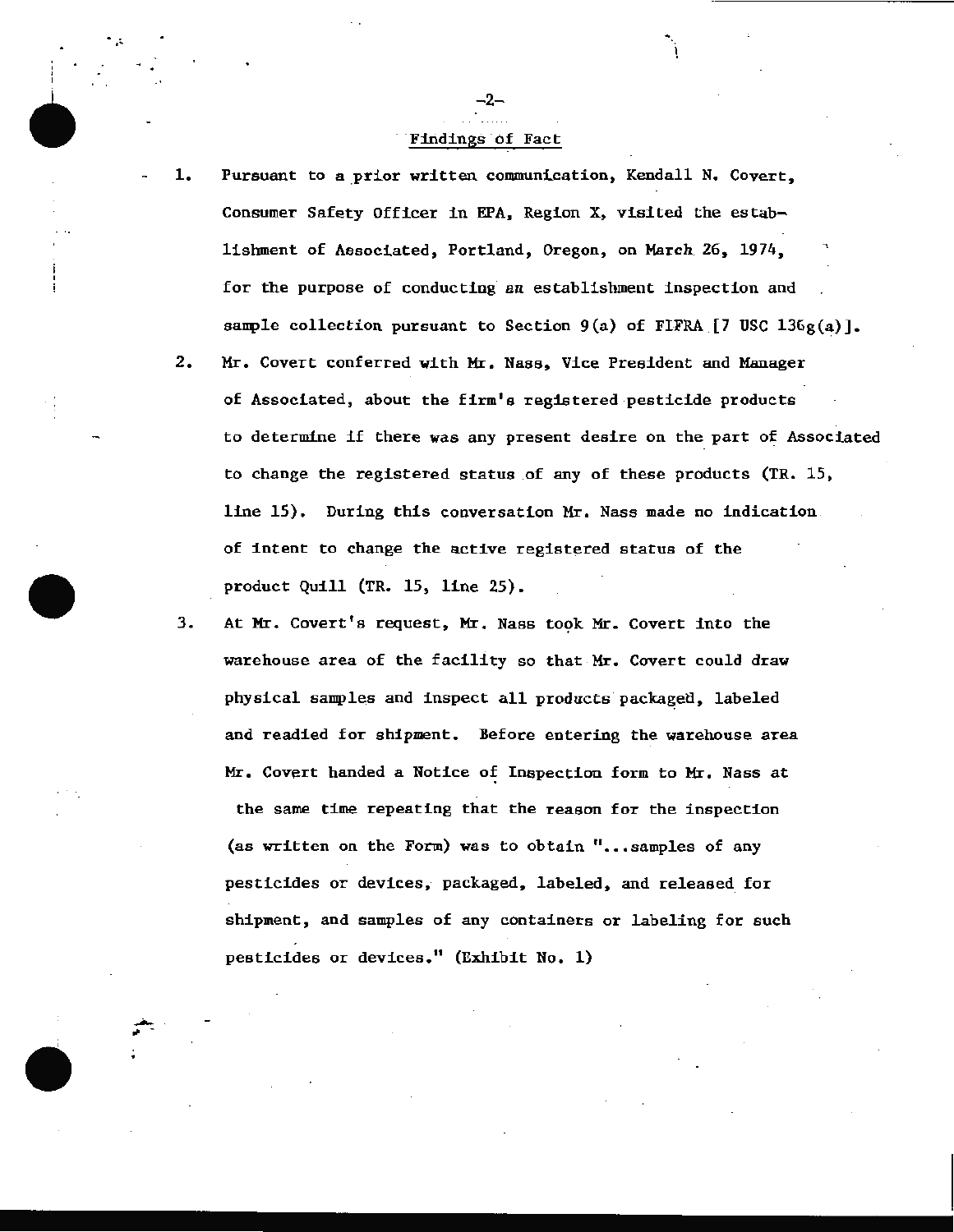<sup>5</sup> . Under Mr. Covert 's observation, either Mr. Nass or his assistant removed two one-gallon bottles (jugs) from the shipping containers (TR. 17, line 23). One of these bottles was. labeled by the assistant and placed with other samples gathered for Mr. Covert into a box. The other jug of Quill was retained as a duplicate sample by Mr. Nass. Mr. Covert prepared a Receipt for Samples form, which covered six items, including Quill, and which included the following handwritten statement:

> "The undersigned acknowledges that the following samples were obtained from pesticides that were packaged, labeled, and· released for shipment; or having been shipped are being held for distribution or sale; "

Mr. Nass signed this receipt (Exhibit No. 2).

6. Mr. Covert forwarded the sealed container of Quill to the EPA laboratory in San Francisco where it was tested for chemical  $content.$  The product  $Quill,$  as tested, was found to contain  $0.038$  mm/gm total quaternary ammonium salts (Exhibit No. 3). The label that was attached to the product (Exhibit No. 4) claimed a content of alkyl (60% Cl4, 30% Cl6, 5% Cl2, 5% Cl8) dimethyl benzyl ammonium chlorides 1.6% and alkyl (68% Cl2,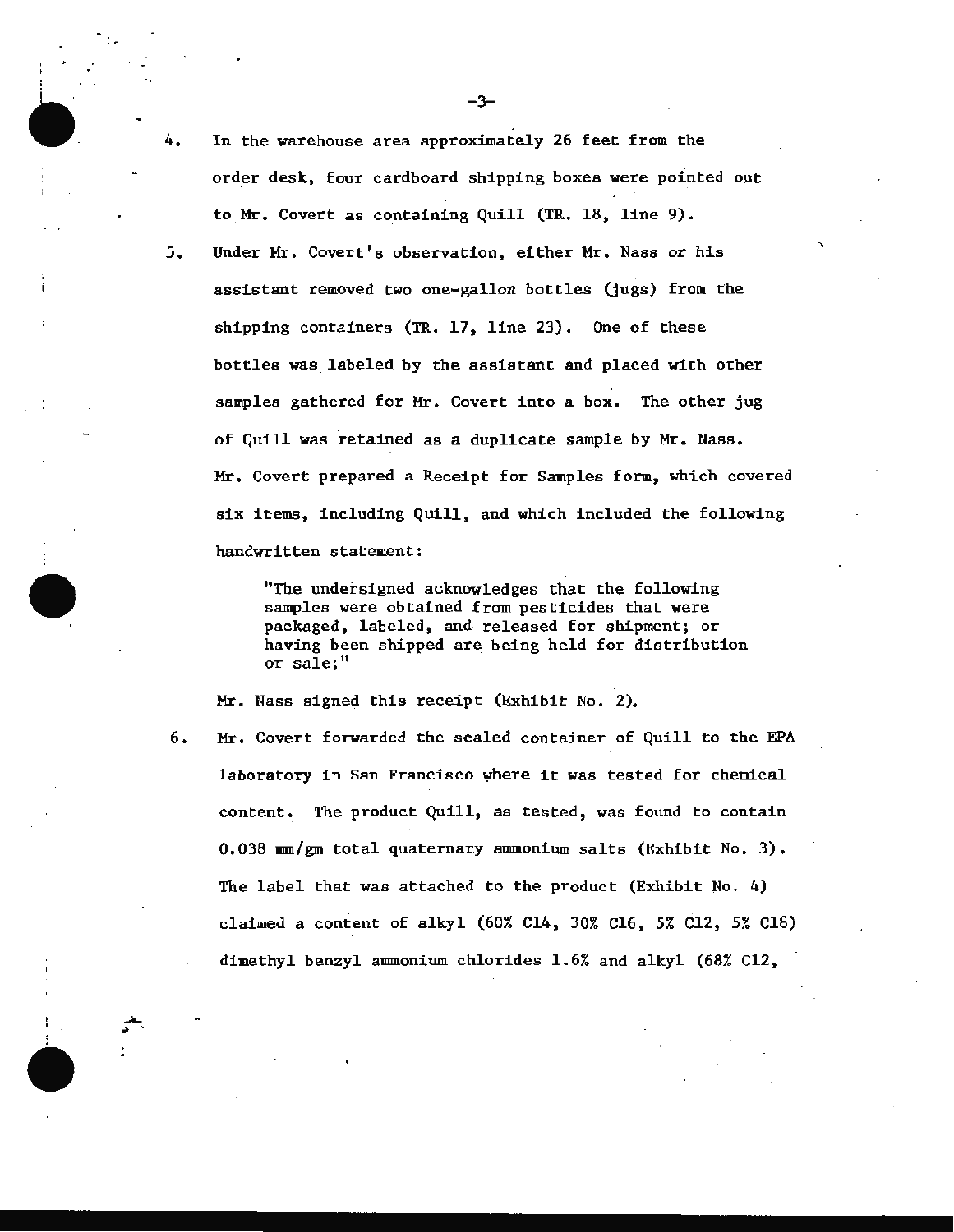32% Cl4) dimethyl ethylbenzyl ammonium chlorides 1.6% which is the same as 0.085 mm/gm when calculated as total quaternary ammonium salts. Therefore, the product was 55% deficient in total quaternary ammonium salts. (Exhibit No.3).

- 7. A product that is lacking quaternary ammonium salts is less effective as a disinfectant and fungicide (Guilbert, April 3 letter). In some applications an ineffective disinfectant-fungicide may fail to kill organisms which contribute to disease (Guilbert, April 3 letter). The approved label claims effectiveness against staphylococcus aureus, a "very discomforting" disease (TR. 23, line 15).
- 8. Associated had gross sales in excess of \$1,000,000 during the calendar year 1974 (Exhibit No. 5).

#### DISCUSSION AND CONCLUSIONS

The defense of Associated in essence is that the product Quill was not being held for sale at the time Mr. Covert acquired the sample on March 26, 1974.

Associated and Mr. Nass, its Vice President, stated that the sample of Quill obtained by EPA was one gallon of a single, and only, 55 gallon drum of Quill manufactured by the Company. At the time of manufacture the Quill was poured into 24 one-gallon plastic jugs which were placed into shipping boxes (4) without labels as is the Company's practice with all their products. The remainder of the Quill was stored in a drum.

 $-4-$ 

--------------------------- -------------"···· ·~·

·.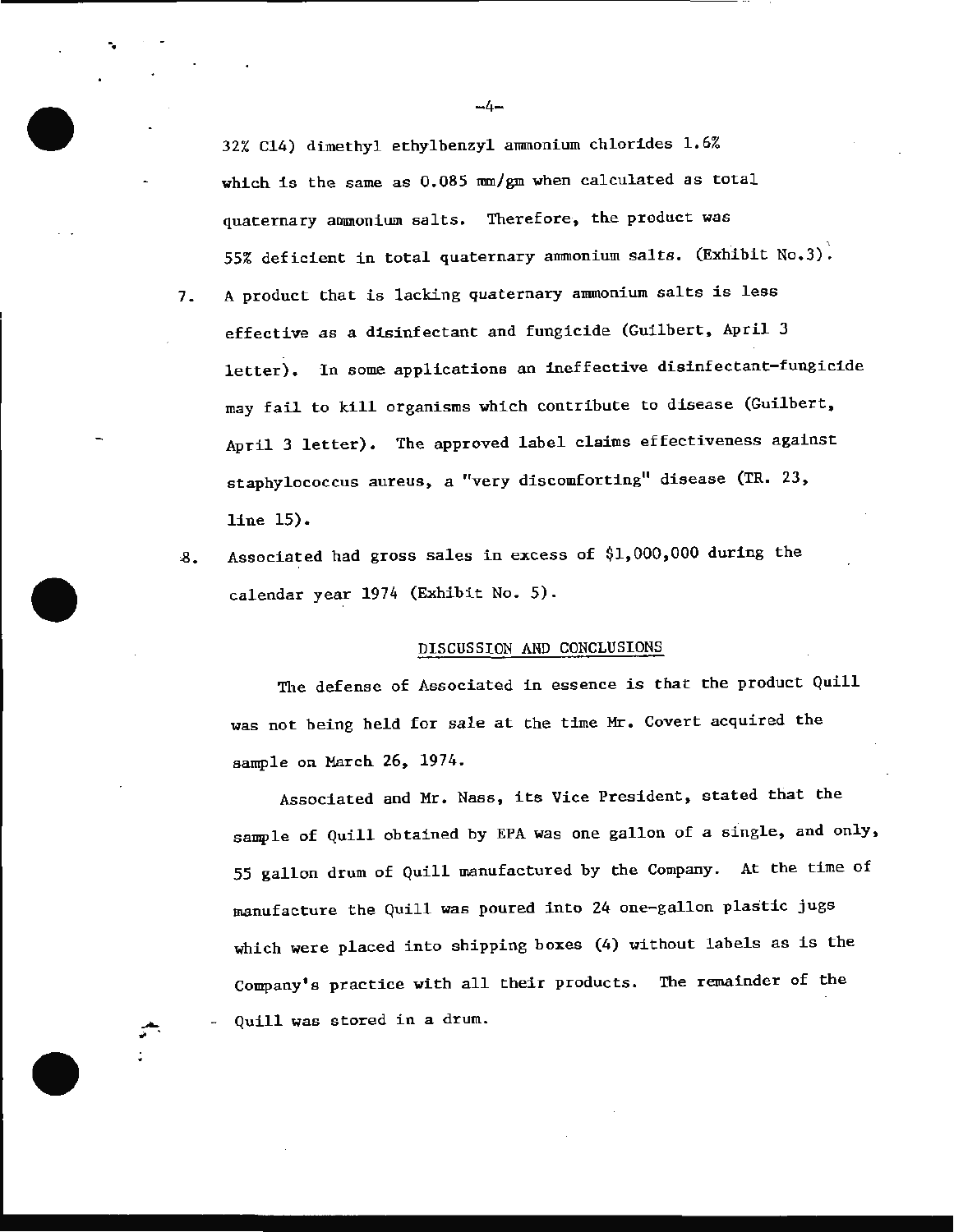The four shipping boxes containing Quill were placed in an area near an area occasionally used by Associated to store products held for rework. An employee scotch-taped a handwritten note on the top shipping container which indicated that the contents were not for sale. At the time of Mr. Covert's inspection the note was not visible.

Unfortunately, the action taken by Associated did not prevent Mr. Nass from being of the opinion that Quill was being held for sale on the 26th of March, 1974 (TR. 47, line 3). Mr. Nass knew the purpose for Mr. Covert's sample gathering inspection and delivered the gallon of Quill while under the opinion that it was at that time being held for sale. This opinion must have been implicitly shared by Ms. Cole, Associated's order clerk and only other witness, who might have been the individual who helped Mr. Nass deliver the Quill to Mr. Covert. It is therefore concluded that Respondent did hold for sale Quill and the Quill was adulterated as alleged.

The Penalty: Complainant has computed the proposed assessments by use of the Civil Penalty Assessment Schedule designed to produce comparability of penalties (39 F.R. 27711, July 31, 1974).

Complainant proposed to assess a single penalty against Associated in the amount of \$2 , 800. Under the heading "Analytical Test Results Formulation Violations", Section 1. Chemical Deficiencies, D.

 $-5-$ 

.. ... ................ ·-·----------------------------- -----------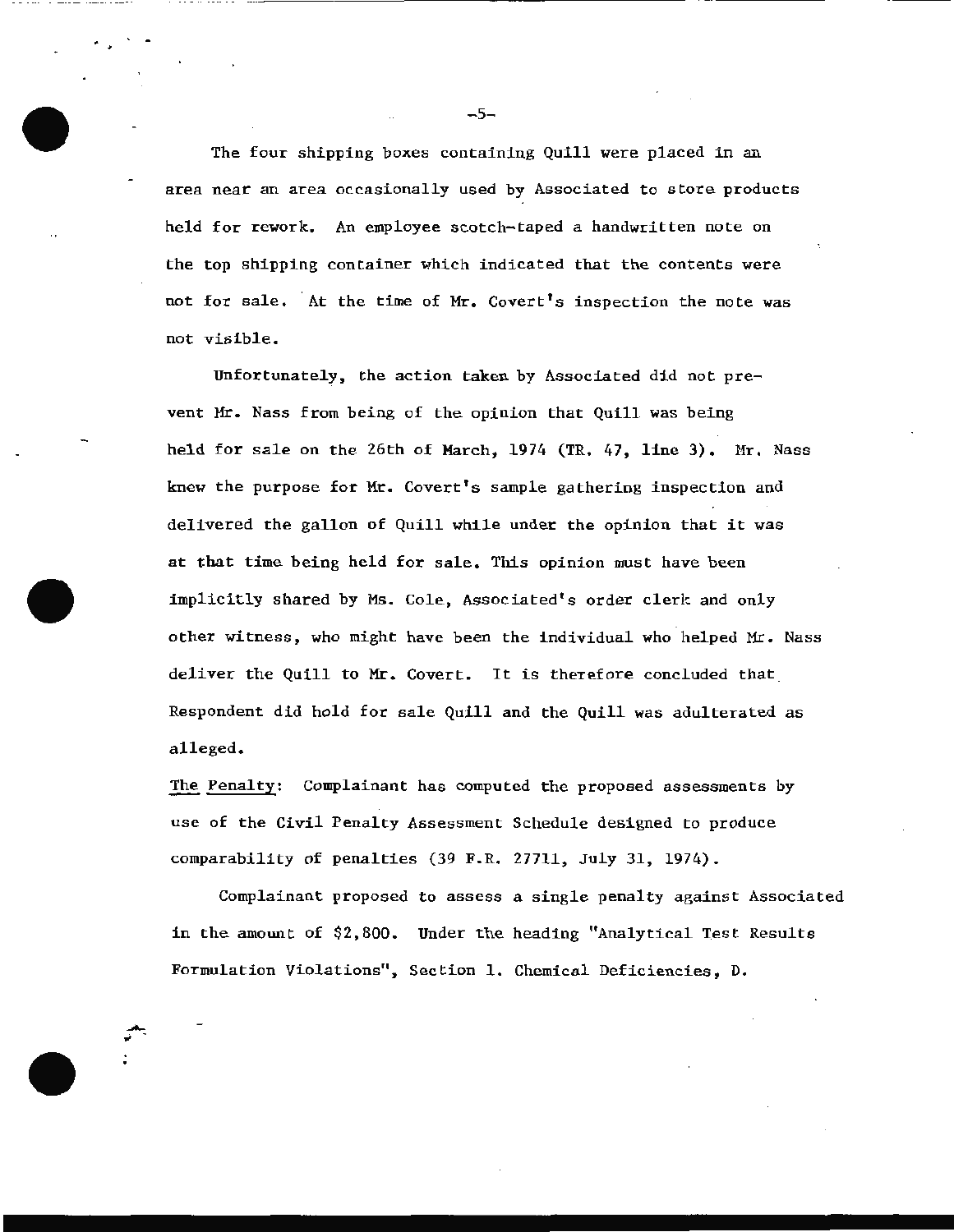Inefficacious, for a Category V, as is Respondent, the penalty of \$2,800 is prescribed where the product is partially inefficacious. This is a proper application of the assessment schedule. However, in view of mitigating circumstances here present, this figure should be lowered by 30 percent to \$1,960, which amount is within the negotiating margin approved by the Schedule for settlement purposes. The violation is clearly. the result of inexcusable carelessness rather than an intent to market a product substantially deficient in active ingredient.

### ULTIMATE CONCLUSION

It is found that Respondent violated the provisions of FIFRA as charged and that a civil penalty of \$1,960 should be assessed against it.

## ORDER

1. Pursuant to Section 14(a) of the Federal Insecticide, Fungicide, and Rodenticide Act, as amended [86 Stat. 973; 7 USC 136  $1(a)$ ], a civil penalty of \$1,960 is hereby assessed against Associated Chemists, Inc.

2. Payment of the full amount of the civil penalty assessed shall be made within sixty (60) days of the service of the final order upon Respondent by forwarding to the Regional Hearing Clerk a cashier's check or certified check payable to the United States of America in such amount.

- Dated: September 2, 1975

William $\check{\bf J}$ . Sweene ${\bf v}$ Administrative Law Judge

 $-6-$